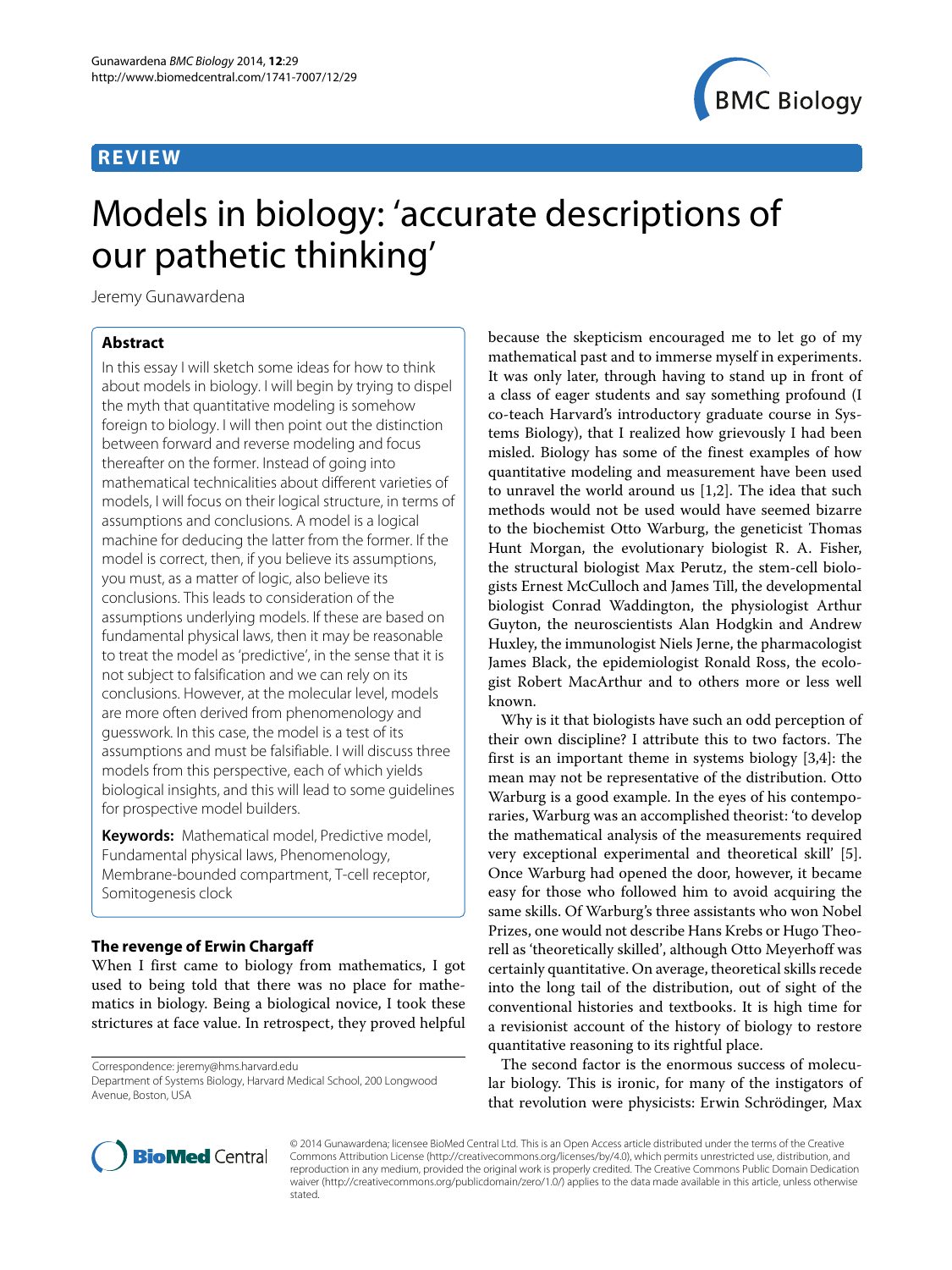Delbrück, Francis Crick, Leo Szilard, Seymour Benzer and Wally Gilbert. There was, in fact, a brief window, during the life of physicist George Gamow's RNA Tie Club, when it was claimed, with poor judgment, that physics and information theory could work out the genetic code [\[6](#page-9-5)[,7\]](#page-9-6). Erwin Chargaff, who first uncovered the complementarity of the A-T and G-C nucleotide pairs (Chargaff's rules), was nominally a member of the club—his code name was lysine—but I doubt that he was taken in by such theoretical pretensions. He famously described the molecular biology of the time as 'the practice of biochemistry without a license' [\[8\]](#page-9-7). When Marshall Nirenberg and Heinrich Matthaei came out of nowhere to make the first crack in the genetic code [\[9\]](#page-9-8), thereby showing that licensing was mandatory—one can just sense the smile on Chargaff's face—the theorists of the day must have felt that the barbarians were at the gates of Rome. Molecular biology never recovered from this historic defeat of theory and there have been so many interesting genes to characterize since, it has never really needed to.

It is the culmination of molecular biology in the genome projects that has finally brought diminishing returns to the one gene, ten PhDs way of life. We now think we know most of the genes and the interesting question is no longer characterizing this or that gene but, rather, understanding how the various molecular components collectively give rise to phenotype and physiology. We call this systems biology. It is a very different enterprise. It has brought into biology an intrusion of aliens and concepts from physics, mathematics, engineering and computer science and a renewed interest in the role of quantitative reasoning and modeling, to which we now turn.

## **Forward and reverse modeling**

We can distinguish two kinds of modeling strategy in the current literature. We can call them forward and reverse modeling. Reverse modeling starts from experimental data and seeks potential causalities suggested by the correlations in the data, captured in the structure of a mathematical model. Forward modeling starts from known, or suspected, causalities, expressed in the form of a model, from which predictions are made about what to expect.

Reverse modeling has been widely used to analyze the post-genome, -omic data glut and is sometimes mistakenly equated with systems biology [\[10\]](#page-9-9). It has occasionally suggested new conceptual ideas but has more often been used to suggest new molecular components or interactions, which have then been confirmed by conventional molecular biological approaches. The models themselves have been of less significance for understanding system behavior than as a mathematical context in which statistical inference becomes feasible. In contrast, most of our understanding of system behavior, as in concepts such

as homeostasis, feedback, canalization and noise, have emerged from forward modeling.

I will focus below on the kinds of models used in forward modeling. This is not to imply that reverse modeling is unimportant or uninteresting. There are many situations, especially when dealing with physiological or clinical data, where the underlying causalities are unknown or hideously complicated and a reverse-modeling strategy makes good sense. But the issues in distilling causality from correlation deserve their own treatment, which lies outside the scope of the present essay [\[11\]](#page-9-10).

## **The logical structure of models**

Mathematical models come in a variety of flavors, depending on whether the state of a system is measured in discrete units ('off' and 'on'), in continuous concentrations or as probability distributions and whether time and space are themselves treated discretely or continuously. The resulting menagerie of ordinary differential equations, partial differential equations, delay differential equations, stochastic processes, finite-state automata, cellular automata, Petri nets, hybrid models, ... each have their specific technical foibles and a vast associated technical literature. It is easy to get drowned by these technicalities, while losing sight of the bigger picture of what the model is telling us. Underneath all that technical variety, each model has the same logical structure.

Any mathematical model, no matter how complicated, consists of a set of assumptions, from which are deduced a set of conclusions. The technical machinery specific to each flavor of model is concerned with deducing the latter from the former. This deduction comes with a guarantee, which, unlike other guarantees, can never be invalidated. Provided the model is correct, if you accept its assumptions, you must as a matter of logic also accept its conclusions. If 'Socrates is a man' and 'All men are mortal' then you cannot deny that 'Socrates is mortal'. The deductive process that leads from assumptions to conclusions involves much the same Aristotelian syllogisms disguised in the particular technical language appropriate to the particular flavor of model being used or, more often, yet further disguised in computer-speak. This guarantee of logical rigor is a mathematical model's unique benefit.

Note, however, the fine print: 'provided the model is correct'. If the deductive reasoning is faulty, one can draw any conclusion from any assumption. There is no guarantee that a model is correct (only a guarantee that if it is correct then the conclusions logically follow from the assumptions). We have to hope that the model's makers have done it right and that the editors and the reviewers have done their jobs. The best way to check this is to redo the calculations by a different method. This is rarely easy but it is what mathematicians do within mathematics itself. Reproducibility improves credibility. We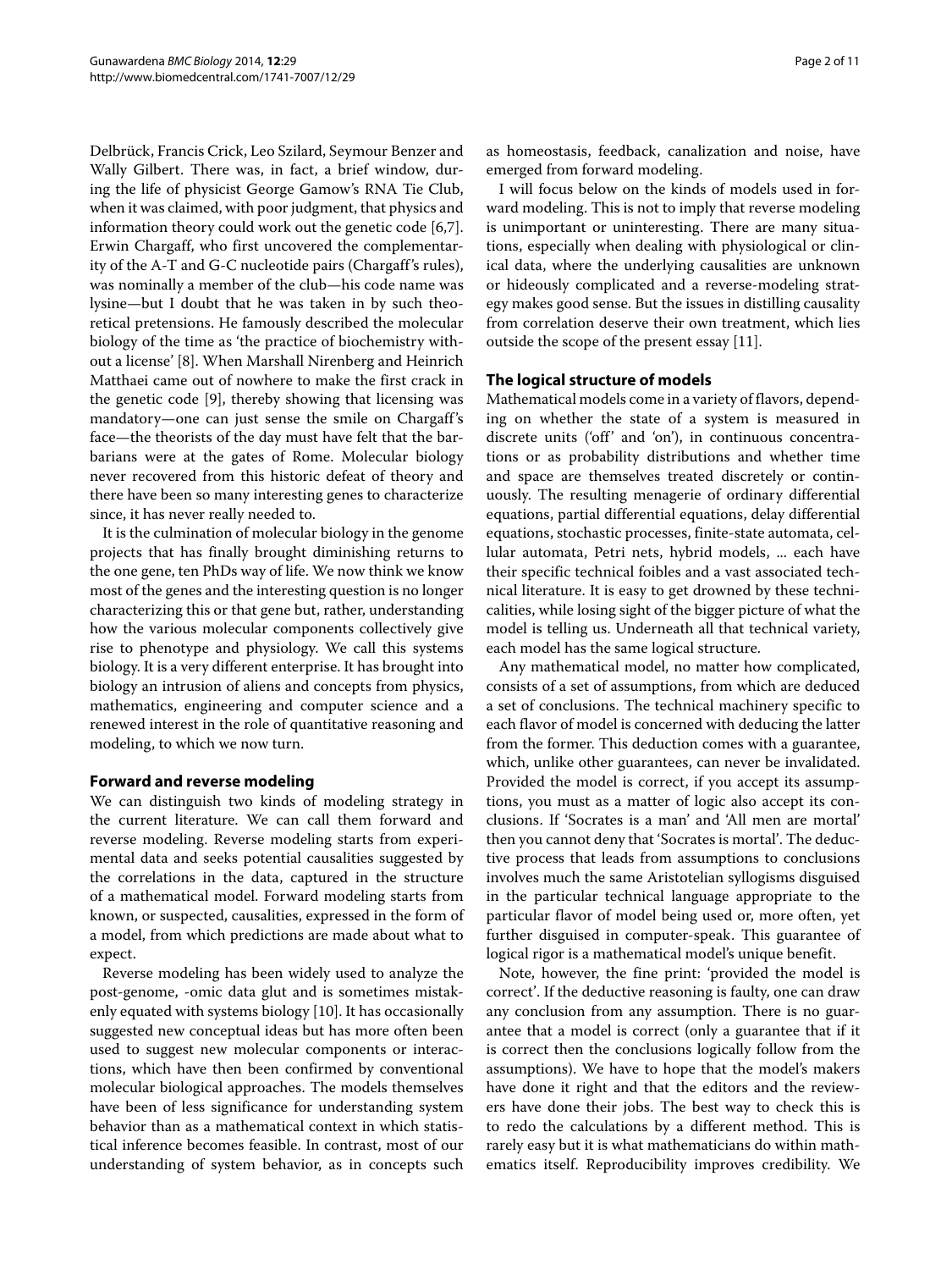may not have a guarantee that a model is correct but we can become more (or less) confident that it is. The practice of mathematics is not so very different from the experimental world after all.

The correctness of a model is an important issue that is poorly addressed by the current review process. However, it can be addressed as just described. From now on, I will assume the correctness of any model being discussed and will take its guarantee of logical validity at face value.

The guarantee tells us that the conclusions are already wrapped up in the assumptions, of which they are a logical consequence. This is not to say that the conclusions are obvious. This may be far from the case and the deductive process can be extremely challenging. However, that is a matter of mathematical technique. It should not distract from what is important for the biology, which is the set of assumptions, or the price being paid for the conclusions being drawn. Instead of asking whether we believe a model's conclusions, we should be asking whether we believe the model's assumptions. What basis do we have for doing so?

#### **On making assumptions**

Biology rests on physics. At the length scales and timescales relevant to biology, physicists have worked out the fundamental laws governing the behavior of matter. If our assumptions can be grounded in physics, then it seems that our models should be predictive, in the sense that they are not subject to falsification—that issue has already been taken care of with the fundamental laws so that we can be confident of the conclusions drawn. Physicists would make an even stronger claim on the basis that, at the fundamental level, there is nothing other than physics. As Richard Feynman put it, 'all things are made of atoms and ... everything that living things do can be understood in terms of the jigglings and wigglings of atoms' [\[12,](#page-9-11) Chapter 3-3]. This suggests that provided we have included all the relevant assumptions in our models then whatever is to be known should emerge from our calculations. Models based on fundamental physical laws appear in this way to be objective descriptions of reality, which we can interrogate to understand reality. This vision of the world and our place in it has been powerful and compelling.

Can we ground biological models on fundamental physical laws? The Schrödinger equation even for a single protein is too hideously complicated to solve directly. There is, however, one context in which it can be approximated. Not surprisingly, this is at the atomic scale of which Feynman spoke, where molecular dynamics models can capture the jigglings and wigglings of the atoms of a protein in solution or in a lipid membrane in terms of physical forces [\[13\]](#page-9-12). With improved computing resources, including purpose-built supercomputers,

such molecular dynamics models have provided novel insights into the functioning of proteins and multi-protein complexes [\[14](#page-9-13)[,15\]](#page-9-14). The award of the 2013 Nobel Prize in Chemistry to Martin Karplus, Michael Levitt and Arieh Warshel recognizes the broad impact of these advances.

As we move up the biological scale, from atoms to molecules, we enter a different realm, of chemistry, or biochemistry, rather than physics. But chemistry is grounded in physics, is it not? Well, so they say but let us see what actually happens when we encounter a chemical reaction

$$
\mathrm{A}+\mathrm{B}\rightarrow\mathrm{C}
$$

and want to study it quantitatively. To determine the rate of such a reaction, the universal practice in biology is to appeal to the law of mass action, which says that the rate is proportional to the product of the concentrations of the reactants, from which we deduce that

$$
\frac{d[C]}{dt} = k[A][B],
$$

where [−] denotes concentration and *k* is the constant of proportionality. Notice the immense convenience that mass action offers, for we can jump from reaction to mathematics without stopping to think about the chemistry. There is only one problem. This law of mass action is not chemistry. A chemist might point out, for instance, that the reaction of hydrogen and bromine in the gas phase to form hydrobromic acid,

$$
H_2 + Br_2 \rightarrow 2HBr,
$$

has a rate of reaction given by

$$
\frac{d[\text{HBr}]}{dt} = \frac{k_1[\text{H}_2] [\text{Br}_2]^{3/2}}{[\text{Br}_2] + k_2[\text{HBr}]},
$$

which is rather far from what mass action claims, and that, in general, you cannot deduce the rate of a reaction from its stoichiometry [\[16\]](#page-10-0). (For more about the tangled tale of mass action, see [\[17\]](#page-10-1), from which this example is thieved.) Mass action is not physics or even chemistry, it is phenomenology: a mathematical formulation, which may account for observed behavior but which is not based on fundamental laws.

Actually, mass action is rather good phenomenology. It has worked well to account for how enzymes behave, starting with Michaelis and Menten and carrying on right through to the modern era [\[18\]](#page-10-2). It is certainly more principled than what is typically done when trying to convert biological understanding into mathematical assumptions. If *A* is known to activate *B*—perhaps *A* is a transcription factor and *B* a protein that is induced by *A*—then it is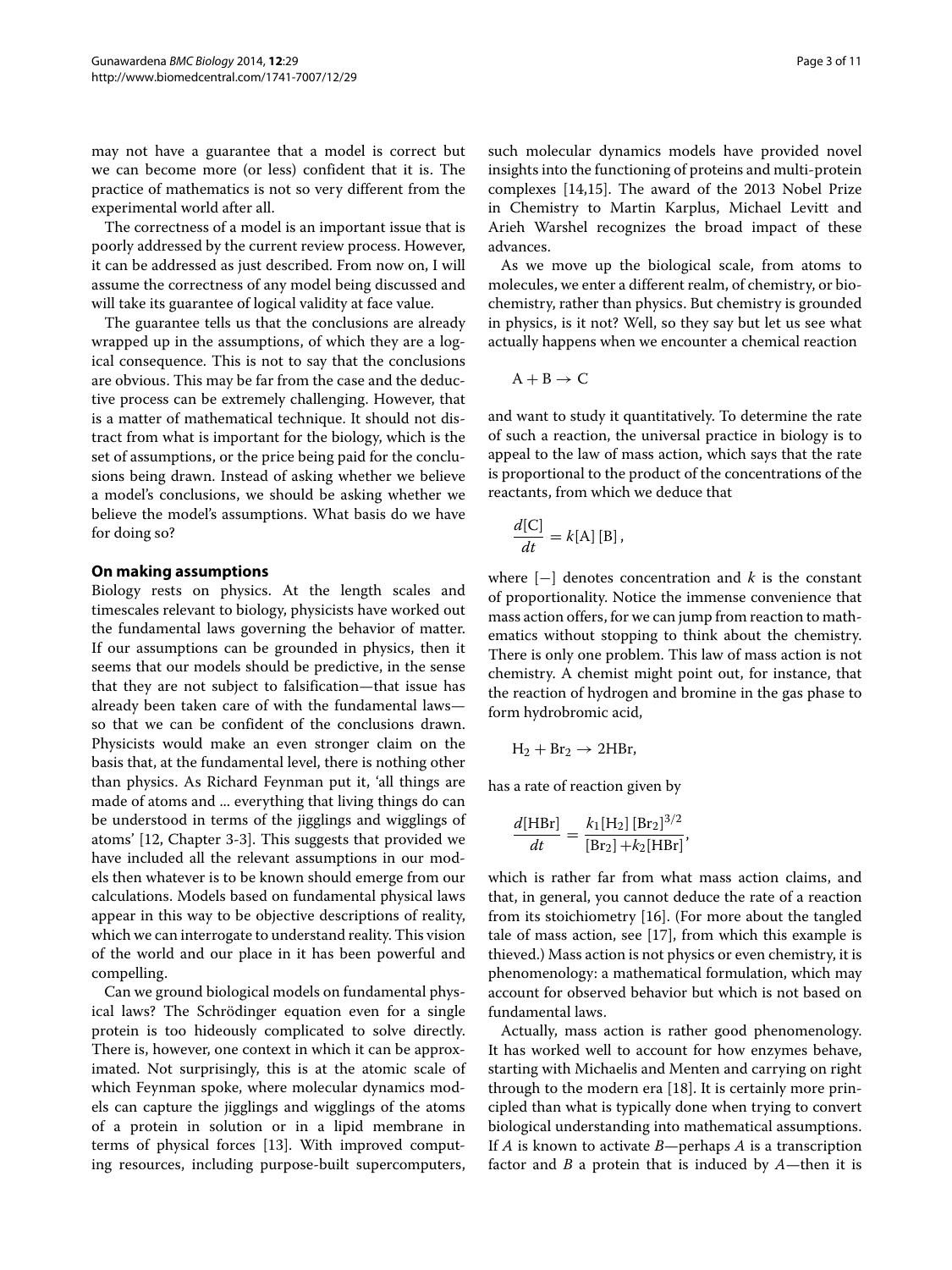not unusual to find activation summarized in some Hill function of the form

$$
\frac{d[\mathbf{B}]}{dt} = \frac{M[\mathbf{A}]^h}{K^h + [\mathbf{A}]^h},\tag{1}
$$

for which, as Hill himself well understood and has been repeatedly pointed out [\[19\]](#page-10-3), there is almost no realistic biochemical justification. It is, at best, a guess.

The point here is not that we should not guess; we often have no choice but to do so. The point is to acknowledge the consequences of phenomenology and guessing for the kinds of models we make. They are no longer objective descriptions of reality. They can no longer be considered predictive, in the sense of physics or even of molecular dynamics. What then are they?

One person who understood the answer was the pharmacologist James Black [\[20\]](#page-10-4). Pharmacology has been a quantitative discipline almost since its inception and mathematical models have formed the basis for much of our understanding of how drugs interact with receptors [\[21\]](#page-10-5). (Indeed, models were the basis for understanding that there might be such entities as receptors in the first place [\[2\]](#page-9-1)). Black used mathematical models on the road that led to the first beta-adrenergic receptor antagonists, or beta blockers, and in his lecture for the 1988 Nobel Prize in Physiology or Medicine he crystallized his understanding of them in a way that nobody has ever bettered: 'Models in analytical pharmacology are not meant to be descriptions, pathetic descriptions, of nature; they are designed to be accurate descriptions of our pathetic thinking about nature' [\[22\]](#page-10-6). Just substitute 'systems biology' for 'analytical pharmacology' and you have it. Black went on to say about models that: 'They are meant to expose assumptions, define expectations and help us to devise new tests'.

An important difference arises between models like this, which are based on phenomenology and guesswork, and models based on fundamental physics. If the model is not going to be predictive and if we are not certain of its assumptions, then there is no justification for the model other than as a test of its (pathetic) assumptions. The model must be falsifiable. To achieve this, it is tempting to focus on the model, piling the assumptions up higher and deeper in the hope that they might eventually yield an unexpected conclusion. More often than not, the conclusions reached in this way are banal and unsurprising. It is better to focus on the biology by asking a specific question, so that at least one knows whether or not the assumptions are sufficient for an answer. Indeed, it is better to have a question in mind first because that can guide both the choice of assumptions and the flavor of the model that is used. Sensing which assumptions might be critical and which irrelevant to the question at hand is the art of modeling and, for this, there is no substitute for a deep understanding of the biology. Good model building is a subjective exercise, dependent on local information and expertise, and contingent upon current knowledge. As to what biological insights all this might bring, that is best revealed by example.

### **Three models**

The examples that follow extend from cell biology to immunology to developmental biology. They are personal favorites and illuminate different issues.

#### **Learning how to think about non-identical compartments**

The eukaryotic cell has an internal structure of membrane-bounded compartments—nucleus, endoplasmic reticulum, Golgi and endosomes—which dynamically interact through vesicle trafficking. Vesicles bud from and fuse to compartments, thereby exchanging lipids and proteins. The elucidation of trafficking mechanisms was celebrated in the 2013 Nobel Prize in Physiology or Medicine awarded to Jim Rothman, Randy Schekman and Thomas Sudhof. A puzzling question that remains unanswered is how distinct compartments remain distinct, with varied lipid and protein profiles, despite continuously exchanging material. How are non-identical compartments created and maintained?

Reinhart Heinrich and Tom Rapoport address this question through a mathematical model [\[23\]](#page-10-7), which formalizes the sketch in Figure [1.](#page-4-0) Coat proteins A and B, corresponding to Coat Protein I (COPI) and COPII, encourage vesicle budding from compartments 1 and 2. Soluble N-ethylmaleimide-sensitive factor attachment protein receptors (SNAREs) X, U, Y and V are present in the compartment membranes and mediate vesicle fusion by pairing X with U and Y with V, corresponding to v- and t-SNAREs. A critical assumption is that SNAREs are packaged into vesicles to an extent that depends on their affinities for coats, for which there is some experimental evidence. If the cognate SNAREs X and U bind better to coat A than to coat B, while SNAREs Y and V bind better to coat B than to coat A, then the model exhibits a threshold in the relative affinities at which non-identical compartments naturally emerge. Above this threshold, even if the model is started with identical distributions of SNAREs in the two compartments, it evolves over time to a steady state in which the SNARE distributions are different. This is illustrated in Figure [1,](#page-4-0) with a preponderance of SNAREs X and U in compartment 1 and a preponderance of SNAREs Y and V in compartment 2.

The actual details of coats and SNAREs are a good deal more complicated than in this model. It is a parsimonious model, containing just enough biological detail to reveal the phenomenon, thereby allowing its essence the differential affinity of SNAREs for coats—to be clearly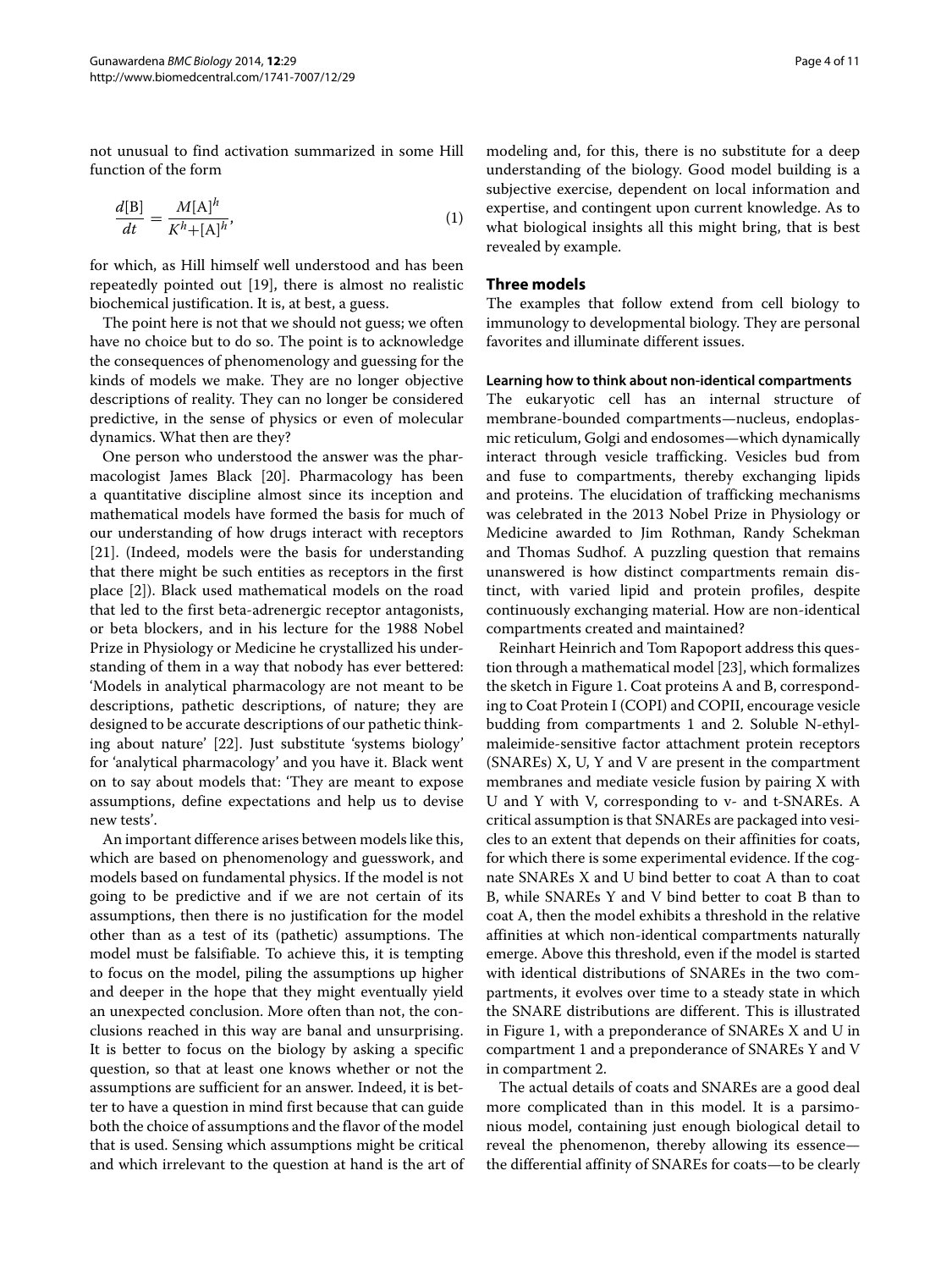

<span id="page-4-0"></span>understood. We see that a model can be useful not just to account for data—there is no data here—but to help us think. However, the biological details are only part of the story; the mathematical details must also be addressed. Even a parsimonious model typically has several free parameters, such as, in this case, binding affinities or total amounts of SNAREs or coats. To sidestep the parameter problem, discussed further in the next example, parameters of a similar type are set equal to each other. Here, judgment plays a role in assessing that differences in these parameters might play a secondary role. The merit of this assumption could have been tested by sensitivity analysis [\[24\]](#page-10-8), which can offer reassurance that the model behavior is not some lucky accident of the particular values chosen for the parameters.

The model immediately suggests experiments that could falsify it, of which the most compelling would be *in vitro* reconstitution of compartments with a minimal set of coats and SNAREs. I was curious about whether this had been attempted and asked Tom Rapoport about it. Tom is a cell biologist [\[25\]](#page-10-9) whereas the late Reinhart Heinrich was a physicist [\[26\]](#page-10-10). Their long-standing collaboration (they were pioneers in the development of metabolic control analysis in the 1970s) was stimulated by Tom's father, Samuel Rapoport, himself a biochemist with mathematical convictions [\[27\]](#page-10-11). Tom explained that the model had arisen from his sense that there might be a simple explanation for distinct compartments, despite the complexity of trafficking mechanisms, but that his own laboratory was not in a position to undertake the follow-up experiments. Although he had discussed the ideas with others who were

better placed to do so, the field still seemed to be focused on the molecular details.

The model makes us think further, as all good models should. The morphology of a multicellular organism is a hereditary feature that is encoded in DNA, in genetic regulatory programs that operate during development. But what encodes the morphology of the eukaryotic cell itself? This is also inherited: internal membranes are dissolved or fragmented during cell division, only to reform in their characteristic patterns in the daughter cells after cytokinesis. Trafficking proteins are genetically encoded but how is the information to reform compartments passed from mother to daughter? The Heinrich–Rapoport model suggests that this characteristic morphology may emerge dynamically, merely as a result of the right proteins being present along with the right lipids. This would be a form of epigenetic inheritance [\[28\]](#page-10-12), in contrast to the usual genetic encoding in DNA. Of course, DNA never functions on its own, only in concert with a cell. The Heinrich– Rapoport model reminds us that the cell is the basic unit of life. Somebody really ought to test the model.

## **Discrimination by the T-cell receptor and the parameter problem**

Cytotoxic T cells of the adaptive immune system discriminate between self and non-self through the interaction between the T-cell receptor (TCR) and major histocompatibility complex (MHC) proteins on the surface of a target cell. MHCs present short peptide antigens (eight amino acids), derived from proteins in the target cell, on their external surface. The discrimination mechanism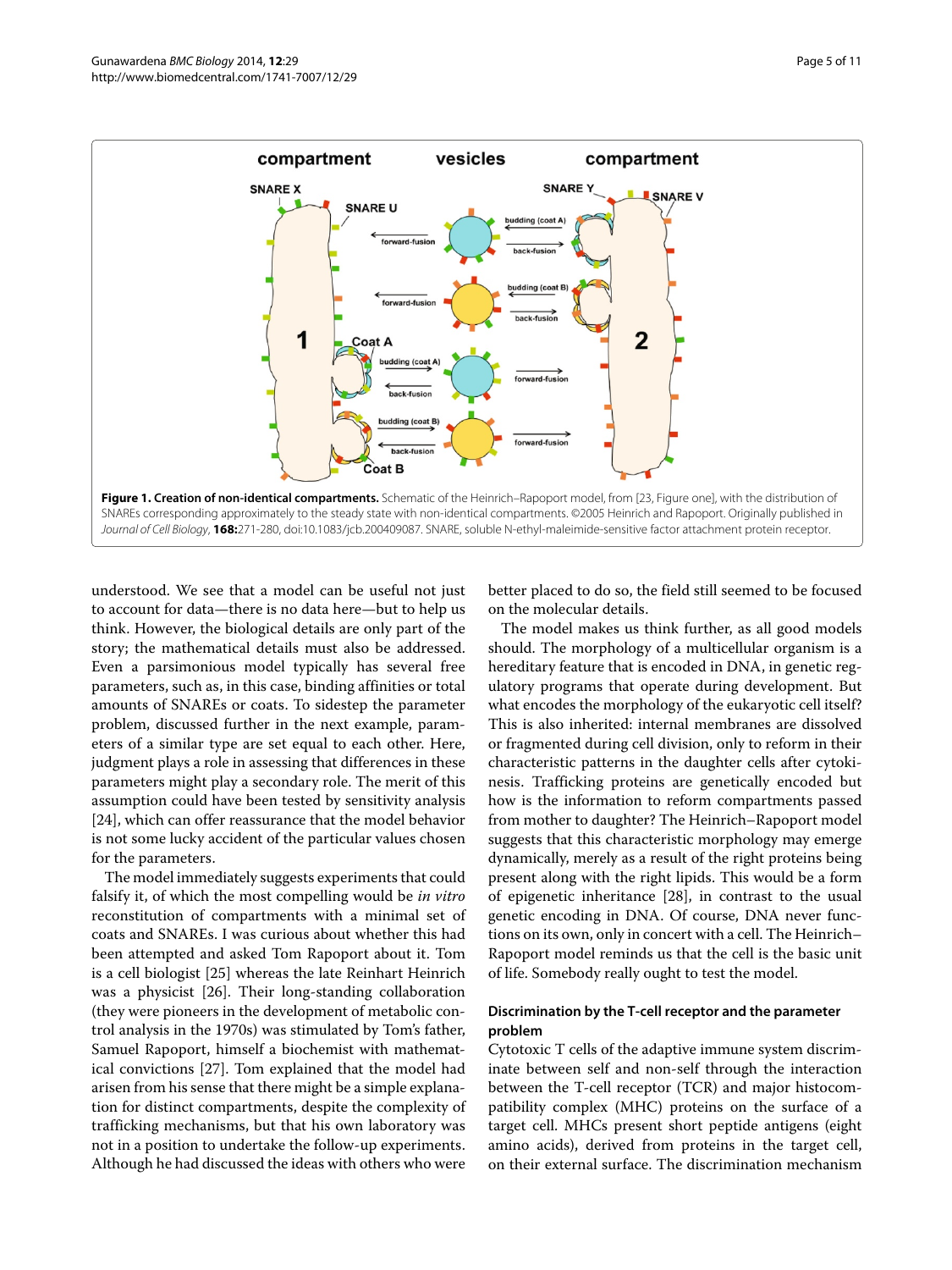must be highly sensitive, to detect a small number of strong agonist, non-self peptide-MHCs (pMHCs) against a much larger background of weak agonist, self pMHCs on the same target cell. It must also be highly specific, since the difference between strong- and weak-agonist pMHCs may rest on only a single amino acid. Discrimination also appears to be very fast, with downstream signaling proteins being activated within 15 seconds of TCR interaction with a strong agonist pMHC. A molecular device that discriminates with such speed, sensitivity and specificity would be a challenge to modern engineering. It is an impressive demonstration of evolutionary tinkering, which Grégoire Altan-Bonnet and Ron Germain sought to explain by combining mathematical modeling with experiments [\[29\]](#page-10-13).

The lifetime of pMHC-TCR binding had been found to be one of the few biophysical quantities to correlate with T-cell activation. Specificity through binding had previously been analyzed by John Hopfield in a classic study [\[30\]](#page-10-14). He showed that a system at thermodynamic equilibrium could not achieve discrimination beyond a certain minimum level but that with sufficient dissipation of energy, arbitrarily high levels of discrimination were possible. He suggested a 'kinetic proofreading' scheme to accomplish this, which Tim McKeithan subsequently extended to explain TCR specificity [\[31\]](#page-10-15). pMHC binding to the TCR activates lymphocyte-specific protein tyrosine kinase (LCK), which undertakes multiple phosphorylations of TCR accessory proteins and these phosphorylations are presumed to be the dissipative steps. However, the difficulty with a purely kinetic proofreading scheme is that specificity is purchased at the expense of both sensitivity and speed [\[32\]](#page-10-16). Previous work from the Germain laboratory had implicated SH2 domain-containing tyrosine phosphatase-1 (SHP-1) in downregulating LCK for weak agonists and the mitogen-activated protein kinase (MAPK), extracellular signal-regulated kinase (ERK), in inhibiting SHP-1 for strong agonists [\[33\]](#page-10-17). This led Altan-Bonnet and Germain to put forward the scheme in Figure [2,](#page-6-0) in which a core kinetic proofreading scheme stimulates negative feedback through SHP-1 together with a slower positive feedback through ERK. The behavior of interlinked feedback loops has been a recurring theme in the literature [\[34](#page-10-18)[,35\]](#page-10-19).

A parsimonious model of such a system might have been formulated with abstract negative and positive feedback differentially influencing a simple kinetic proofreading scheme. In fact, exactly this was done some years later [\[36\]](#page-10-20). The advantage of such parsimony is that it is easier to analyze how the interaction between negative and positive feedback regulates model behavior. The biological wood starts to emerge from the molecular trees, much as it did for Heinrich and Rapoport in the previous example. But the goal here also involves the

interpretation of quantitative experimental data. Altan-Bonnet and Germain opted instead for a detailed model based on the known biochemistry. Their model has around 300 dynamical variables. Only the core module is described in the main paper, with the remaining nine modules consigned to the Supplementary Graveyard. Herbert Sauro's JDesigner software, part of the Systems Biology Workbench [\[37\]](#page-10-21), is required to view the model in its entirety.

The tension between parsimony and detail runs through systems biology like a fault line. To some, and particularly to experimentalists, detail is verisimilitude. The more a model looks like reality, the more it might tell us about reality. The devil is in the details. But we never bother ourselves with all the details. All those phosphorylation sites? Really? All 12 subunits of RNA Pol II? Really? We are always simplifying—ignoring what we think is irrelevant or abstracting—replacing something complicated by some higher-level entity that is easier to grasp. This is as true for the experimentalist's informal model—the cartoon that is sketched on the whiteboard—as it is for the mathematician's formal model. It is impossible to think about molecular systems without such strategies: it is just that experimentalists and mathematicians do it differently and with different motivations. There is much to learn on both sides, for mathematicians about the hidden assumptions that guide experimental thinking, often so deeply buried as to require psychoanalysis to elicit, and for experimentalists about the power of abstraction and its ability to offer a new language in which to think. We are in the infancy of learning how to learn from each other.

The principal disadvantage of a biologically detailed model is the attendant parameter problem. Parameter values are usually estimated by fitting the model to experimental data. Fitting only constrains some parameters; a good rule of thumb is that 20% of the parameters are well constrained by fitting, while 80% are not [\[38\]](#page-10-22). As John von Neumann said, expressing a mathematician's disdain for such sloppiness, 'With four parameters I can fit an elephant and with five I can make him wiggle his trunk' [\[39\]](#page-10-23). What von Neumann meant is that a model with too many parameters is hard to falsify. It can fit almost any data and what explanatory power it might have may only be an accident of the particular parameter values that emerge from the fitting procedure. Judging from some of the literature, we seem to forget that a model does not predict the data to which it is fitted: the model is chosen to fit them. In disciplines where fitting is a professional necessity, such as X-ray crystallography, it is standard practice to fit to a training data set and to falsify the model, once it is fitted, on whether or not it predicts what is important [\[40\]](#page-10-24). In other words, do not fit what you want to explain!

Remarkably, Altan-Bonnet and Germain sidestepped these problems by not fitting their model at all. They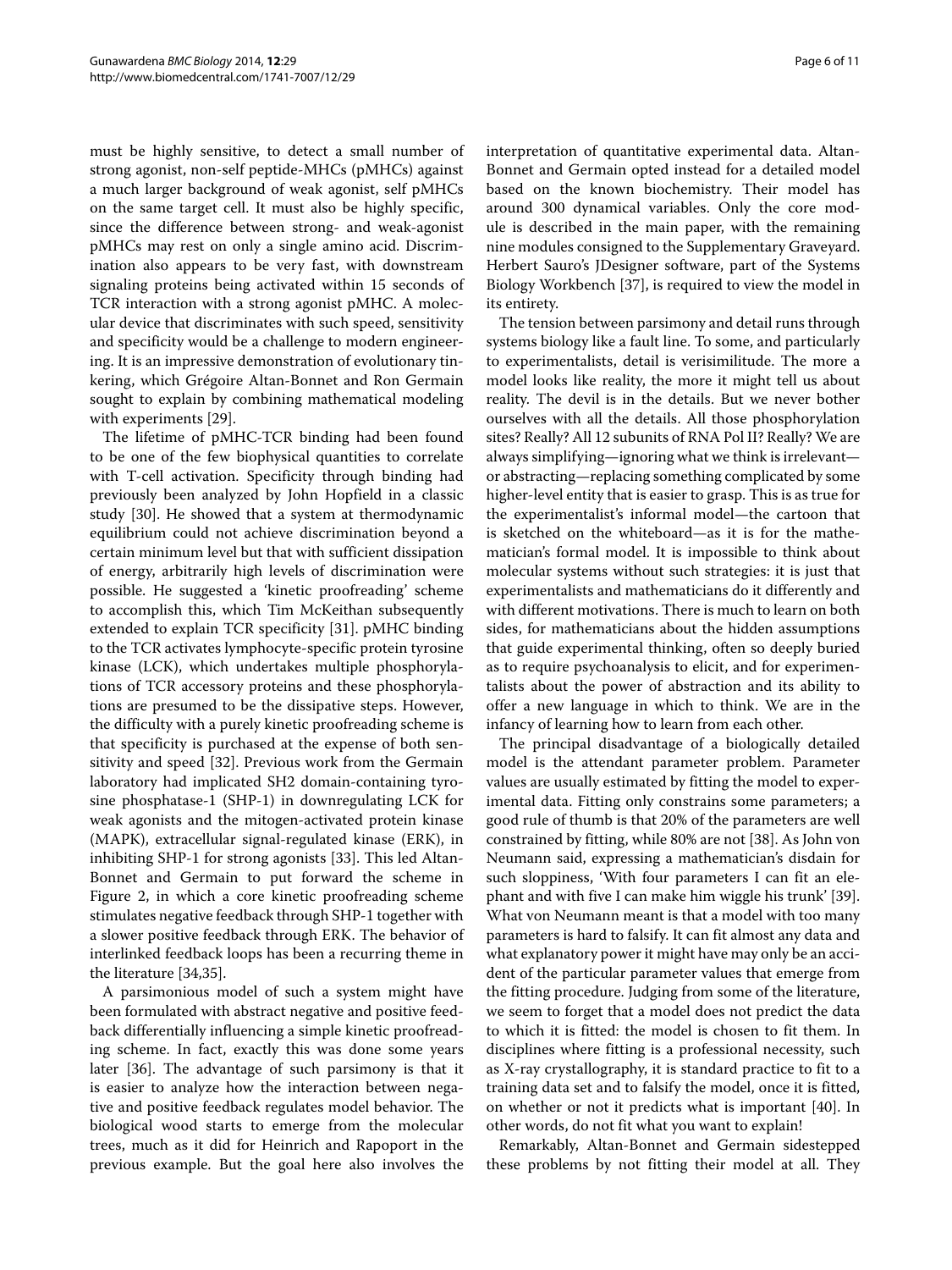

<span id="page-6-0"></span>adopted the same tactic as Heinrich and Rapoport and set many similar parameters to the same value, leaving a relatively small number of free parameters. Biological detail was balanced by parametric parsimony. The free parameters were then heroically estimated in independent experiments. I am told that every model parameter was constrained, although this is not at all clear from the paper.

What was also not mentioned, as Ron Germain reported, is that 'the model never worked until we actually measured ERK activation at the single cell level and discovered its digital nature'. We see that the published model emerged through a cycle of falsification, although here it is the model that falsifies the interpretation of population-averaged data, reminding us yet again that the mean may not be representative of the distribution.

With the measured parameter values, the model exhibits a sharp threshold at a pMHC-TCR lifetime of about 3 seconds, above which a few pMHCs (10 to 100) are sufficient to trigger full downstream activation of ERK in 3 minutes. Lifetimes below the threshold exhibit a hierarchy of responses, with those close to the threshold triggering activation only with much larger amounts of pMHCs (100,000), while those further below the threshold are squelched by the negative feedback without ERK activation. This accounts well for the specificity, sensitivity and speed of T-cell discrimination but the authors went further. They interrogated the fitted model to make predictions about issues such as antagonism and tunability and they confirmed these with new experiments [\[29\]](#page-10-13). The

model was repeatedly forced to put its falsifiability on the line. In doing so, the boundary of its explanatory power was reached: it could not account for the delay in ERK activation with very weak ligands and the authors explicitly pointed this out. This should be the accepted practice; it is the equivalent of a negative control in an experiment. A model that explains everything, explains nothing. Even von Neumann might have approved.

To be so successful, a detailed model relies on a powerful experimental platform. The OT-1 T cells were obtained from a transgenic mouse line that only expresses a TCR that is sensitive to the strong-agonist peptide SIINFEKL (amino acids 257 to 264 of chicken ovalbumin). The RMA-S target cells were derived from a lymphoma that was mutagenized to be deficient in antigen processing, so that the cells present only exogenously supplied peptides on MHCs. T-cell activation was measured by flow cytometry with a phospho-specific antibody to activated ERK. In this way, calibrated amounts of chosen peptides can be presented on MHCs to a single type of TCR, much of the molecular and cellular heterogeneity can be controlled and quantitative data obtained at the single-cell level. Such exceptional experimental capabilities are not always available in other biological contexts.

#### **From micro to macro: the somitogenesis clock**

Animals exhibit repetitive anatomical structures, like the spinal column and its attendant array of ribs and muscles in vertebrates and the multiple body segments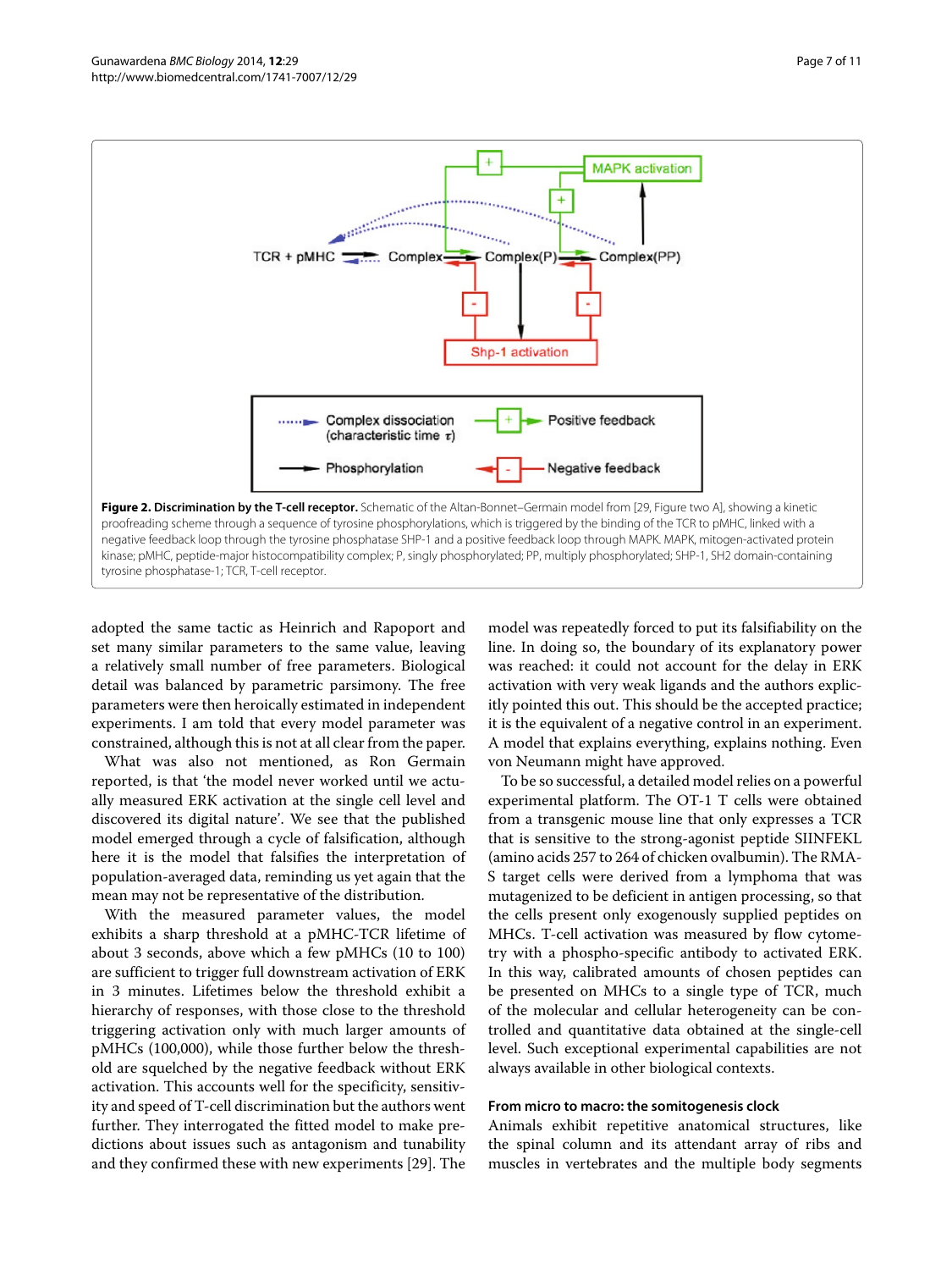carrying wings, halteres and legs in arthropods like *Drosophila*. During vertebrate development, repetitive structures form sequentially over time. In the mid 1970s, the developmental biologist Jonathan Cooke and the mathematician Chris Zeeman suggested that the successive formation of somites (bilateral blocks of mesodermal tissue on either side of the neural tube—see Figure [3\)](#page-7-0) might be driven by a cell-autonomous clock, which progressively initiates somite formation in an anterior to posterior sequence as if in a wavefront [\[41\]](#page-10-25). They were led to this clock-and-wavefront model in an attempt to explain the remarkable consistency of somite number within a species, despite substantial variation in embryo sizes at the onset of somitogenesis [\[42\]](#page-10-26). In the absence of molecular details, which were beyond reach at the time, their idea fell on stony ground. It disappeared from the literature until Olivier Pourquié's group found the clock in the chicken. His laboratory showed, using fluorescent *in situ* hybridization to mRNA in tissue, that the gene *c-hairy1* exhibits oscillatory mRNA expression with a period of 90 minutes, exactly the time required to form one somite [\[43\]](#page-10-27). The somitogenesis clock was found to be conserved across vertebrates, with basic helix-loop-helix transcription factors of the Hairy/Enhancer of Split (HES) family, acting downstream

of Notch signaling, exhibiting oscillations in expression with periods ranging from 30 minutes in zebrafish (at 28°C) to 120 minutes in mouse [\[44\]](#page-10-28). Such oscillatory genes in somite formation were termed cyclic genes.

As to the mechanism of the oscillation, negative feedback of a protein on its own gene was known to be a feature of other oscillators [\[45\]](#page-10-29) and some cyclic genes, like *hes7* in the mouse, were found to exhibit this property. Negative feedback is usually associated with homeostasis—with restoring a system after perturbation—but, as engineers know all too well, it can bring with it the seeds of instability and oscillation [\[46\]](#page-10-30). However, Palmeirim *et al.* had blocked protein synthesis in chick embryos with cycloheximide and found that *c-hairy1* mRNA continued to oscillate, suggesting that *c-hairy1* was not itself part of a negative-feedback oscillator but was, perhaps, driven by some other oscillatory mechanism. It remained unclear how the clock worked.

The developmental biologist Julian Lewis tried to resolve this question in the zebrafish with the help of a mathematical model [\[47\]](#page-10-31). Zebrafish have a very short somite-formation period of 30 minutes, suggesting that evolutionary tinkering may have led to a less elaborate oscillator than in other animals. The HES family genes



<span id="page-7-0"></span>**Figure 3. The somitogenesis clock.** Top: A zebrafish embryo at the ten-somite stage, stained by *in situ* hybridization for mRNA of the Notch ligand DeltaC, taken from [\[47,](#page-10-31) Figure one]. Bottom left: Potential auto-regulatory mechanisms in the zebrafish, taken from [\[47,](#page-10-31) Figure three A,B]. In the upper mechanism, the Her1 protein dimerizes before repressing its own transcription. In the lower mechanism, Her1 and Her7 form a heterodimer, which represses transcription of both genes, which occur close to each other but are transcribed in opposite directions. Explicit transcription and translation delays are shown, which are incorporated in the corresponding models. Bottom right: Mouse embryos stained by in situ hybridization for Uncx4.1 mRNA, a homeobox gene that marks somites, taken from [\[52,](#page-10-32) Figure four].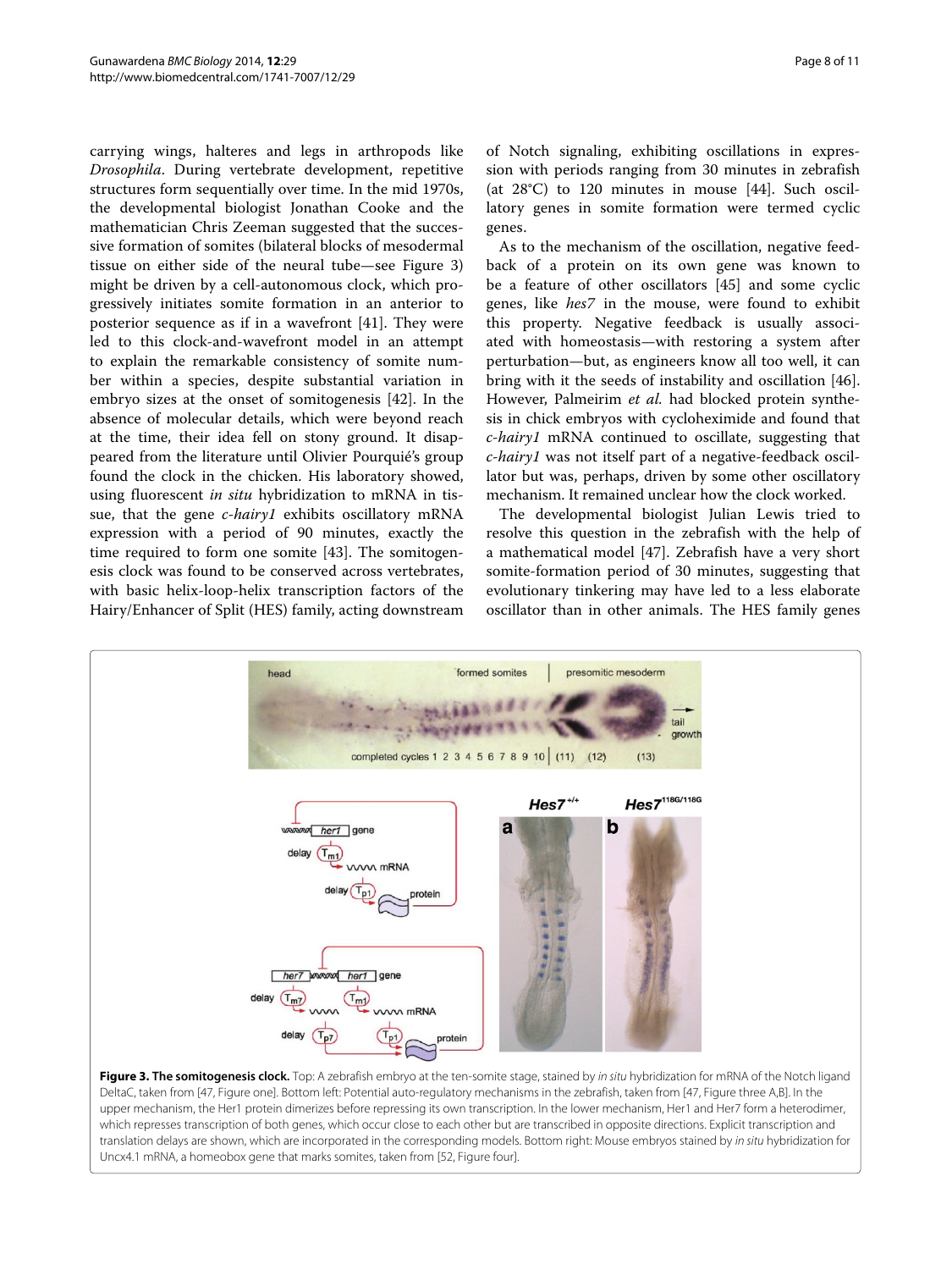*her1* and *her7* were known to exhibit oscillations and there was some evidence for negative auto-regulation.

Lewis opted for the most parsimonious of models to formalize negative auto-regulation of *her1* and *her7* on themselves, as informally depicted in Figure [3.](#page-7-0) However, he made one critical addition by explicitly incorporating the time delays in transcription and translation. Time delay in a negative feedback loop is one feature that promotes oscillation, the other being the strength of the negative feedback. Indeed, there seems to be a trade-off between these features: the more delay, the less strong the feedback has to be for oscillation to occur [\[48\]](#page-10-33). Lewis acknowledged the mathematical biologist Nick Monk for alerting him to the importance of delays and Lewis's article in *Current Biology* appeared beside one from Monk exploring time delays in a variety of molecular oscillators [\[49\]](#page-10-34). The idea must have been in the air because Jensen *et al.* independently made the same suggestion in a letter [\[50\]](#page-10-35).

The model parameters, including the time delays, were all estimated on the basis of reasonable choices for *her1* and *her7*, taking into account, for instance, the intronic structure of the genes to estimate transcriptional time delays. Nothing was fitted. With the estimated values, the models showed sustained periodic oscillations. A pure Her7 oscillator with homodimerization of Her7 prior to DNA binding (which determines the strength of the repression) had a period of 30 minutes. As with the Heinrich–Rapoport model, there is no data but much biology. What is achieved is the demonstration that a simple auto-regulatory loop can plausibly yield sustained oscillations of the right period. A significant finding was that the oscillations were remarkably robust to the rate of protein synthesis, which could be lowered by 90% without stopping the oscillations or, indeed, changing the period very much. This suggests a different interpretation of Palmeirim *et al.*'s cycloheximide block in the chick. As Lewis pointed out, 'in studying these biological feedback phenomena, intuition without the support of a little mathematics can be a treacherous guide', a theme to which he returned in a later review [\[51\]](#page-10-36).

A particularly startling test of the delay model was carried out in the mouse by Ryoichiro Kageyama's laboratory in collaboration with Lewis [\[52\]](#page-10-32). The period for somite formation in the mouse is 120 minutes and evidence had implicated the mouse *hes7* gene as part of the clock mechanism. Assuming a Hes7 half-life of 20 minutes (against a measured half-life of 22.3 minutes), Lewis's delay model yielded sustained oscillations with a period just over 120 minutes. The model also showed that if Hes7 was stabilized slightly to have a half-life only 10 minutes longer, then the clock broke: the oscillations were no longer sustained but damped out after the first three or four peaks of expression [\[52,](#page-10-32) Figure six B]. Hirata *et al.* had the clever

idea of mutating each of the seven lysine residues in Hes7 to arginine, on the basis that the ubiquitin-proteasomal degradation system would use one or more of these lysines for ubiquitination. The K14R mutant was found to repress *hes7* transcription to the same extent as the wild type but to have an increased half-life of 30 minutes. A knock-in mouse expressing Hes7*K*14*R/K*14*<sup>R</sup>* showed, exactly as predicted, the first three to four somites clearly delineated, followed by a disorganized blur (Figure [3\)](#page-7-0).

Further work from the Kageyama laboratory, as well as by others, has explored the role of introns in determining the transcriptional delays in the somitogenesis clock, leading to experiments in transgenic mice that again beautifully confirm the predictions of the Lewis model [\[53](#page-10-37)[-55\]](#page-10-38). These results strongly suggest the critical role of delays in breaking the clock but it remains of interest to know the developmental consequences of a working clock with a different period to the wild type [\[56\]](#page-10-39).

On the face of it, Julian Lewis's simple model has been a predictive triumph. I cannot think of any other model that can so accurately predict what happens in re-engineered mice. On closer examination, however, there is something distinctly spooky about it. If mouse pre-somitic mesodermal cells are dissociated in culture, individual cells show repetitive peaks of expression of cyclic genes but with great variability in amplitude and period [\[57\]](#page-10-40). In isolation, the clock is noisy and unsynchronized, nothing like the beautiful regularity that is observed in the intact tissue. The simple Lewis model can be made much more detailed to allow for such things as stochasticity in gene expression, additional feedback and cell-to-cell communication by signaling pathways, which can serve to synchronize and entrain individual oscillators [\[47,](#page-10-31)[58-](#page-10-41)[60\]](#page-10-42). A more abstract approach can also be taken, in which emergent regularity is seen to arise when noisy oscillators interact through time-delayed couplings [\[61,](#page-10-43)[62\]](#page-10-44). As Andy Oates said to me, such an abstraction 'becomes simpler (or at least more satisfying) than an increasingly large genetic regulatory network, which starts to grow trunks at alarming angles'. These kinds of 'tiered models' have yielded much insight into the complex mechanisms at work in the tissue [\[63\]](#page-10-45). The thing is, none of this molecular complexity is present in the Lewis model. Yet, it describes what happens in the mouse with remarkable accuracy. The microscopic complexity seems to have conspired to produce something beautifully simple at the macroscopic level. In physics, the macroscopic gas law,  $PV = RT$ , is beautifully simple and statistical mechanics shows how it emerges from the chaos of molecular interactions [\[64\]](#page-10-46). How does the Lewis model emerge in the tissue from the molecular complexity within? It is as if we are seeing a tantalizing glimpse of some future science whose concepts and methods remain barely visible to us in the present. Every time I think about it, the hairs on the back of my neck stand up.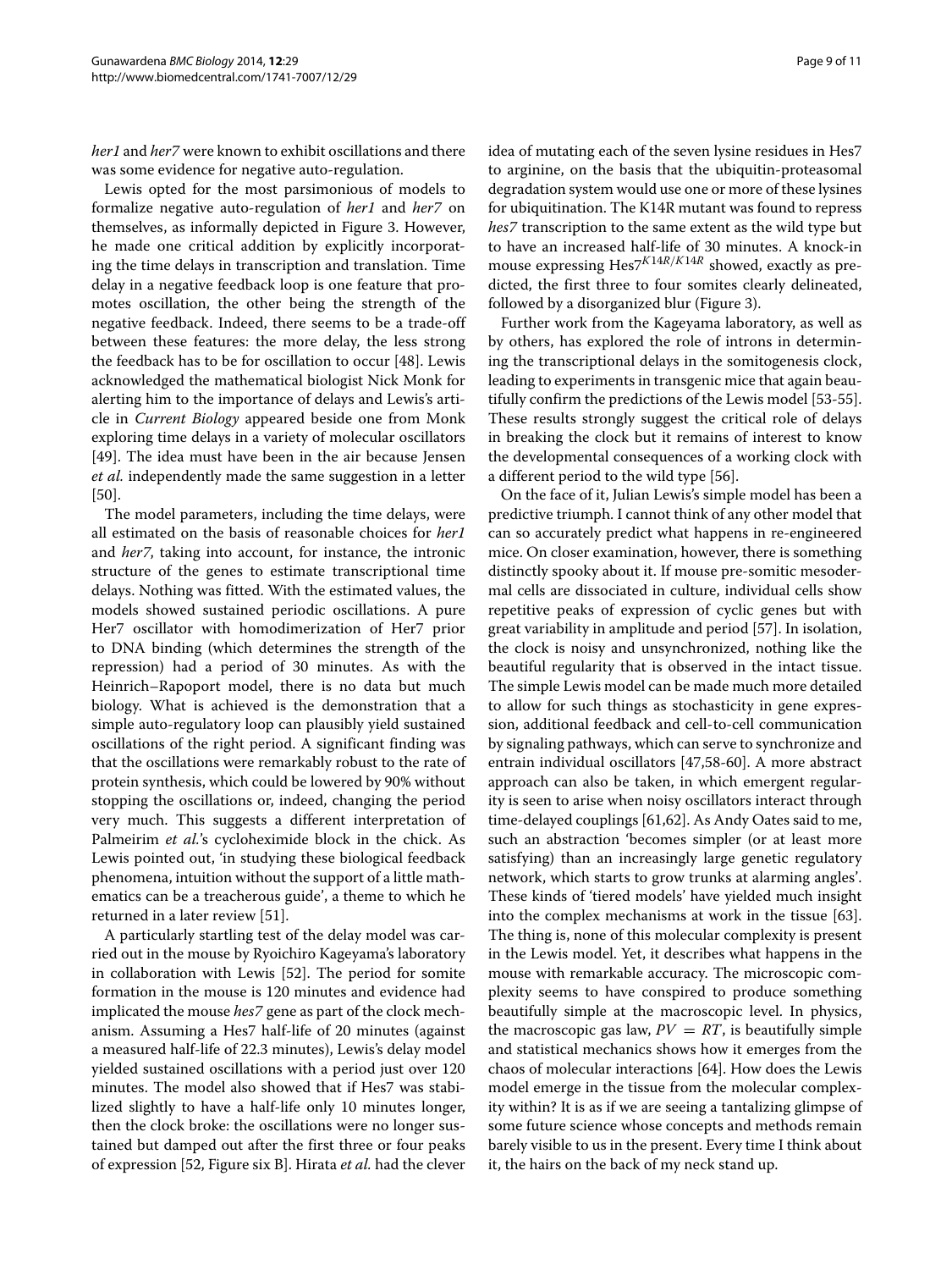#### **Conclusion**

A mathematical model is a logical machine for converting assumptions into conclusions. If the model is correct and we believe its assumptions then we must, as a matter of logic, believe its conclusions. This logical guarantee allows a modeler, in principle, to navigate with confidence far from the assumptions, perhaps much further than intuition might allow, no matter how insightful, and reach surprising conclusions. But, and this is the essential point, the certainty is always relative to the assumptions. Do we believe our assumptions? We believe fundamental physics on which biology rests. We can deduce many things from physics but not, alas, the existence of physicists. This leaves us, at least in the molecular realm, in the hands of phenomenology and informed guesswork. There is nothing wrong with that but we should not fool ourselves that our models are objective and predictive, in the sense of fundamental physics. They are, in James Black's resonant phrase, 'accurate descriptions of our pathetic thinking'.

Mathematical models are a tool, which some biologists have used to great effect. My distinguished Harvard colleague, Edward Wilson, has tried to reassure the mathematically phobic that they can still do good science without mathematics [\[65\]](#page-10-47). Absolutely, but why not use it when you can? Biology is complicated enough that we surely need every tool at our disposal. For those so minded, the perspective developed here suggests the following guidelines:

- 1. Ask <sup>a</sup> question. Building models for the sake of doing so might keep mathematicians happy but it is a poor way to do biology. Asking a question guides the choice of assumptions and the flavor of model and provides a criterion by which success can be judged.
- 2. Keep it simple. Including all the biochemical details may reassure biologists but it is a poor way to model. Keep the complexity of the assumptions in line with the experimental context and try to find the right abstractions.
- 3. If the model cannot be falsified, it is not telling you anything. Fitting is the bane of modeling. It deludes us into believing that we have predicted what we have fitted when all we have done is to select the model so that it fits. So, do not fit what you want to explain; stick the model's neck out after it is fitted and try to falsify it.

In later life, Charles Darwin looked back on his early repugnance for mathematics, the fault of a teacher who was 'a very dull man', and said, 'I have deeply regretted that I did not proceed far enough at least to understand something of the great leading principles of mathematics; for men thus endowed seem to have an extra sense'

[\[66\]](#page-10-48). One of those people with an extra sense was an Augustinian friar, toiling in the provincial obscurity of Austro-Hungarian Brünn, teaching physics in the local school while laying the foundations for rescuing Darwin's theory from oblivion [\[67\]](#page-10-49), a task later accomplished, in the hands of J. B. S. Haldane, R. A. Fisher and Sewall Wright, largely by mathematics. Darwin and Mendel represent the qualitative and quantitative traditions in biology. It is a historical tragedy that they never came together in their lifetimes. If we are going to make sense of systems biology, we shall have to do a lot better.

#### **Abbreviations**

COP: Coat Protein I; ERK: Extracellular signal-regulated kinase; HES: Hairy/Enhancer of Split family; LCK: lymphocyte-specific protein tyrosine kinase; MAPK: mitogen-activated protein kinase; MHC: major histocompatibility complex; pMHC: peptide-MHC; SHP-1: SH2 domain-containing tyrosine phosphatase-1; SNARE: soluble N-ethyl-maleimide-sensitive factor attachment protein receptor; TCR: T-cell receptor.

#### **Competing interests**

The author declares that he has no competing interests.

#### **Acknowledgements**

I thank Grégoire Altan-Bonnet, Ron Germain, Ryo Kageyama, Julian Lewis, Andy Oates and Tom Rapoport for very helpful comments on their respective models but must point out that the opinions expressed in this paper are mine and that any errors or omissions should be laid at my door. I also thank two anonymous reviewers for their thoughtful comments and Mary Welstead for stringent editorial consultancy.

#### Published: 30 April 2014

#### **References**

- <span id="page-9-0"></span>1. Gunawardena J: **Some lessons about models from Michaelis and Menten.** Mol Biol Cell 2012, **23:**517–519.
- <span id="page-9-1"></span>2. Gunawardena J: **Biology is more theoretical than physics.** Mol Biol Cell 2013, **24:**1827–1829.
- <span id="page-9-2"></span>3. Ferrell JE, Machleder EM: **The biochemical basis of an all-or-none cell fate switch in** *Xenopus* **oocytes.** Science 1998, **280:**895–898.
- <span id="page-9-3"></span>4. Altschuler SJ, Wu LF: **Cellular heterogeneity: do differences make a difference?** Cell 2010, **3:**559–563.
- <span id="page-9-4"></span>5. Krebs H: Otto Warburg: Cell Physiologist, Biochemist and Eccentric. Oxford, UK: Clarendon Press; 1981.
- <span id="page-9-5"></span>6. Watson JD: Genes, Girls and Gamow. Oxford, UK: Oxford University Press; 2001.
- <span id="page-9-6"></span>7. Kay LE: Who Wrote the Book of Life. A History of the Genetic Code. Stanford, CA, USA: Stanford University Press; 2000.
- <span id="page-9-7"></span>8. Chargaff E: Essays on Nucleic Acids. Amsterdam, Holland: Elsevier Publishing Company; 1963.
- <span id="page-9-8"></span>9. Nirenberg M: **The genetic code.** In Nobel Lectures, Physiology or Medicine 1963–1970. Amsterdam, Holland: Elsevier Publishing Co; 1972.
- <span id="page-9-9"></span>10. Brenner S: **Sequences and consequences.** Phil Trans Roy Soc 2010, **365:**207–212.
- <span id="page-9-10"></span>11. Pearl J: Causality: Models, Reasoning and Inference. Cambridge, UK: Cambridge University Press; 2000.
- <span id="page-9-11"></span>12. Feynman RP, Leighton RB, Sands M: The Feynman Lectures on Physics. Volume 1. Mainly Mechanics, Radiation and Heat. Reading, MA, USA: Addison-Wesley; 1963.
- <span id="page-9-12"></span>13. Levitt M: **The birth of computational structural biology.** Nat Struct Biol 2001, **8:**392–393.
- <span id="page-9-13"></span>14. Karplus M, Kuriyan J: **Molecular dynamics and protein function.** Proc Natl Acad Sci USA 2005, **102:**6679–6685.
- <span id="page-9-14"></span>15. Dror RO, Dirks RM, Grossman JP, Xu H, Shaw DE: **Biomolecular simulation: a computational microscope for molecular biology.** Annu Rev Biophys 2012, **41:**429–452.